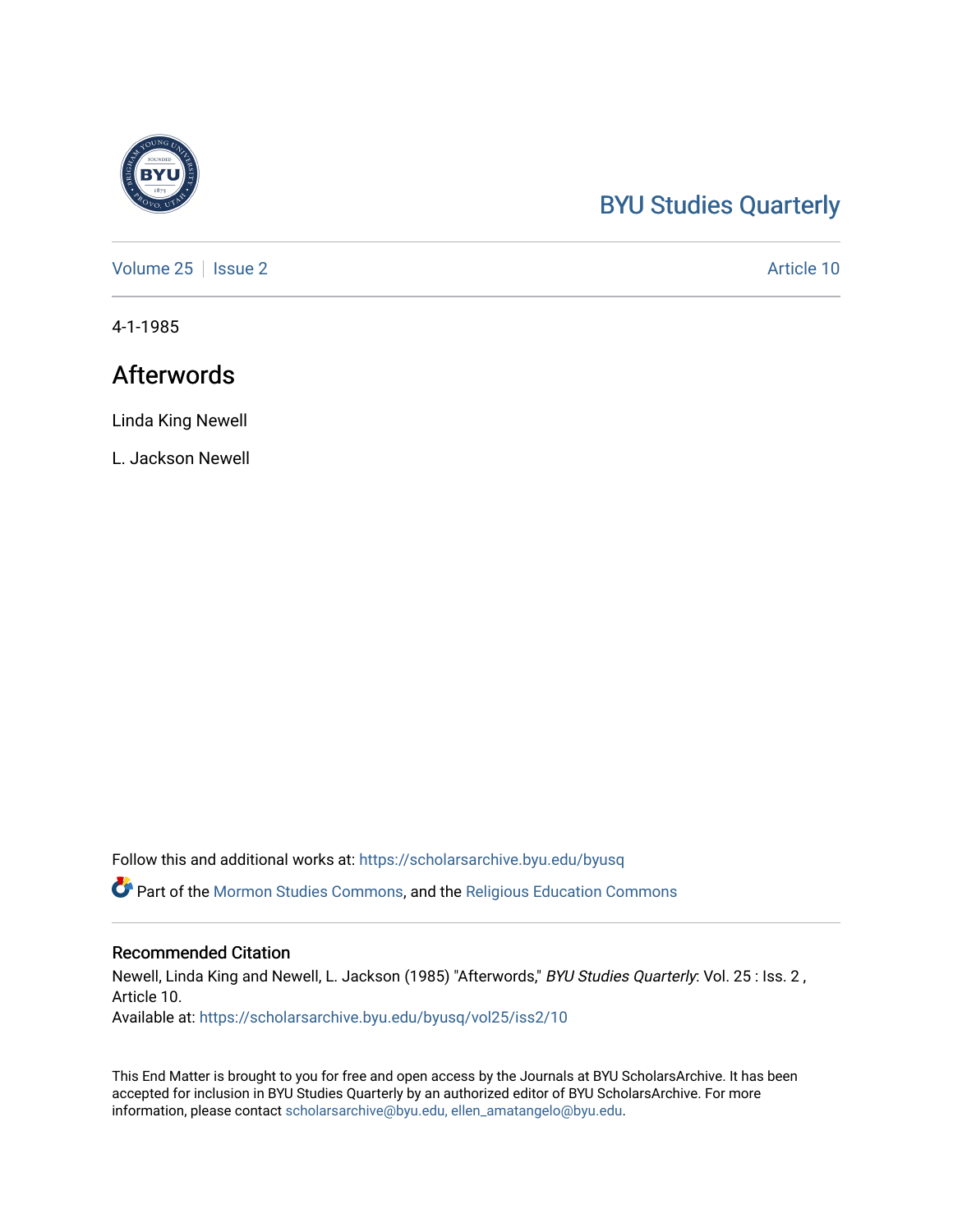96 BYU studies

# Afterwords

Editor:

Richard Cracroft's review of the "Special Issue on Peace," Dialogue: A Journal of Mormon Thought 17 (Winter 1984), indicated that Dialogue is behind in its publishing schedule. Since 1983 Dialogue has appeared regularly and on time. Dr. Cracroft may have been a bit confused because the Winter 1984 issue, to which he referred, was mailed in early January of 1985. The seasonal schedule for winter, however, includes December, January, and February. Subscribers now regularly receive their *Dialogue* issues in March, June, September, and December of each year.

> Linda King Newell L. Jackson Newell Editors, Dialogue

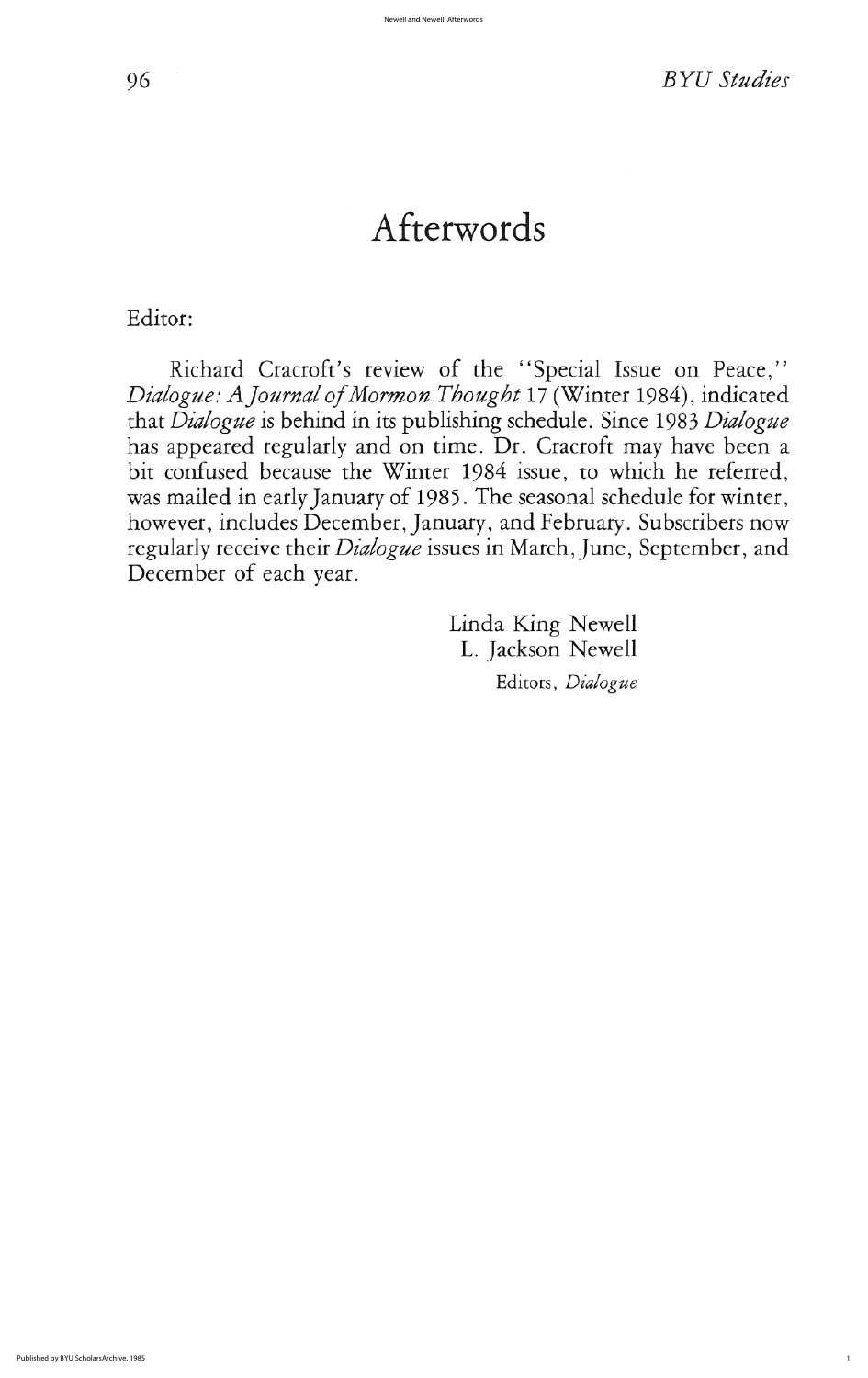Brigham Young University Studies is a quarterly journal dedicated to the correlation of revealed and discovered truth and to the conviction that the spiritual and intellectual are complementary avenues of knowledge. Contributions from all fields of learning are welcome. Articles should reflect a Latter-day Saint point of view while at the same time conforming to high scholarly standards, and they should be written for the informed nonspecialist. Quality fiction, poetry, drama, and personal essays are also welcome

Contributions should not exceed five thousand words in length. Manuscripts must be typed, double-spaced, and should conform to the latest edition of The Chicago Manual of Style. They should be submitted in duplicate, with stamped and selfaddressed envelope

Each author will receive complimentary offprints and complete copies of the issue in which his or her contribution appears

Send manuscripts to:

Edward A. Geary, editor Brigham Young University Studies 3168 JKHB Provo, Utah 84602

Brigham Young University Studies is abstracted in Current Contents: Behavioral, Social, and Management Sciences and in American Theological Library Association Indexes; and is listed in the MLA International Bibliography, in Arts and Humanities Citation Index; in American History and Life Annual Index; and in Historical Abstracts. Member, Conference of Editors of Learned Journals.

If you move, please let us know four weeks before changing your address. A Change-of-Address Postcard, available at all Post Offices, sent in advance, will aid us in getting your journal to you promptly. Your courteous compliance with this request will help us to solve a serious and costly problem

## subscribers NOTICE

Subscription is  $$10.00$  for four numbers,  $$19.00$  for eight numbers, and  $$27.00$ for twelve numbers. Single numbers are \$4.00. All subscriptions begin with the current issue unless subscriber requests otherwise. Send subscriptions to BYU Studies, 1102 JKHB, BYU, Provo, Utah 84602.